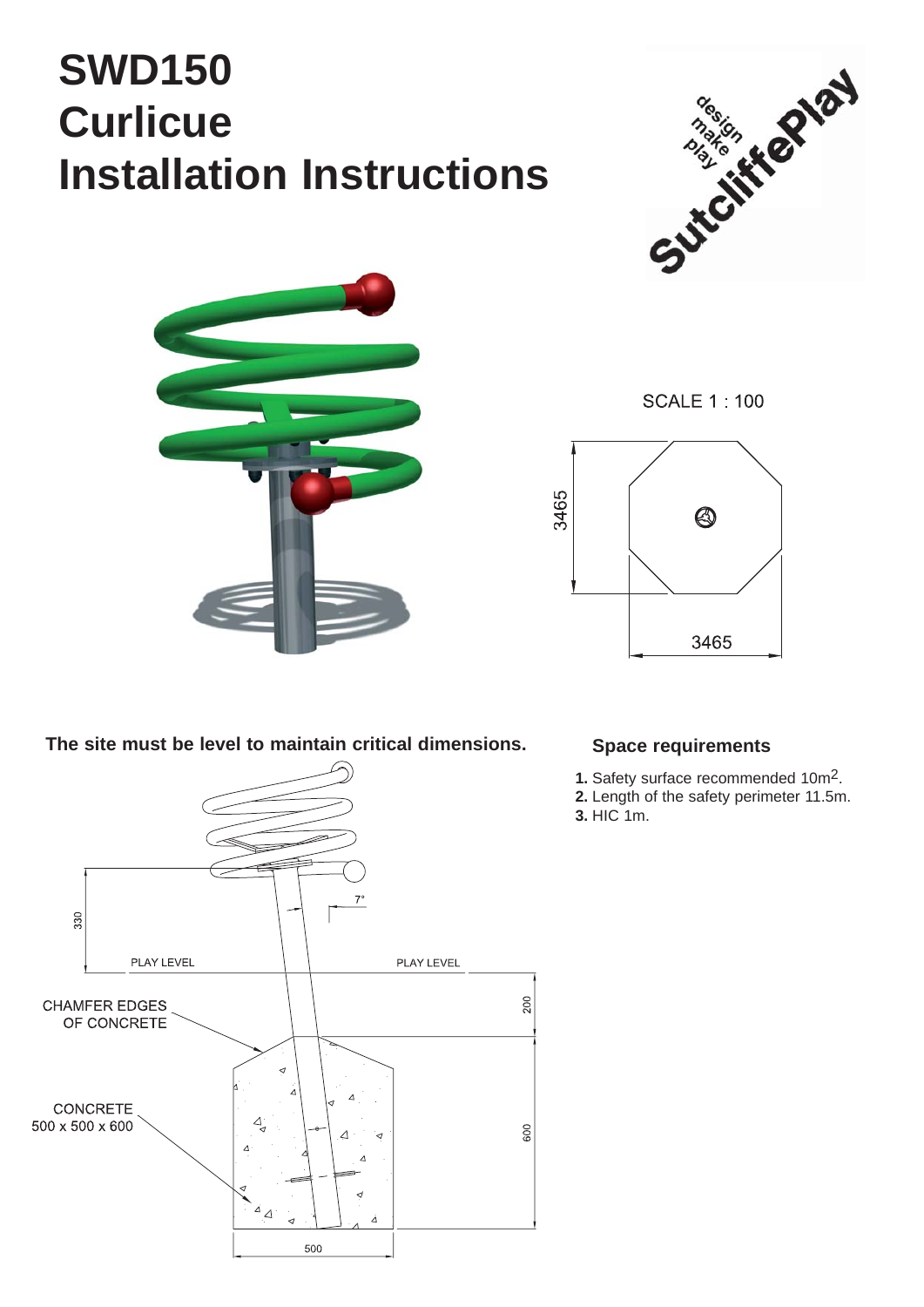## **Installation Procedure**

- Plan the final position of the play equipment ensuring there is enough space\*. 1.
- Excavate the foundation hole in accordance with the drawing\*\*. 2.
- 3. Install the post using the correct amount of concrete. Ensure that the post is at a 7 degree angle and sits 330mm from the bottom of the fixing plate to play level. Allow 2-3 days for the concrete to set before removing any positioning supports.

Do not allow the item to be used until the required safety surface has been installed.

4.

Follow the maintenance instructions supplied.

- 5.
- \* Care should be taken while installing to decrease the hazard for children.
- \*\* Care should be taken if the conditions aren't normal.

| <b>Parts List</b>                       |      |                               |                                                                                     |  |
|-----------------------------------------|------|-------------------------------|-------------------------------------------------------------------------------------|--|
| <b>Description</b><br>Curlicue assembly | Qty. | <b>Stock</b><br><b>SWD150</b> | <b>Required Tools:</b><br><b>Tape Measure</b><br>Spirit Level<br>Digging Implements |  |